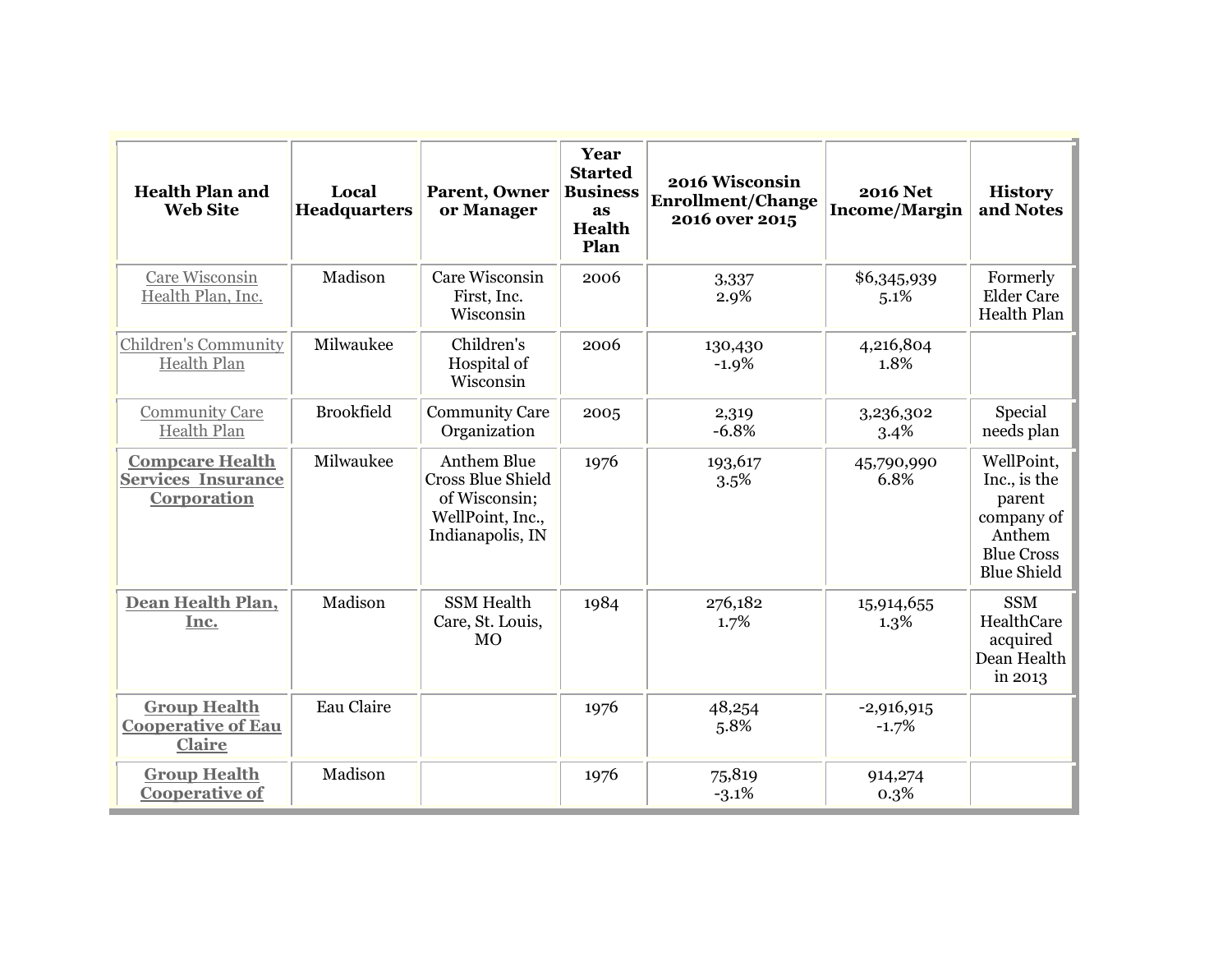| <b>South Central</b><br><b>Wisconsin</b>      |           |                                                                                                                                                |      |                   |                         |                                                                                                                                                                                                                                                                                                                     |
|-----------------------------------------------|-----------|------------------------------------------------------------------------------------------------------------------------------------------------|------|-------------------|-------------------------|---------------------------------------------------------------------------------------------------------------------------------------------------------------------------------------------------------------------------------------------------------------------------------------------------------------------|
| <b>Gundersen Health</b><br>Plan, Inc.         | La Crosse | Gundersen-<br>HealthSystem.                                                                                                                    | 1995 | 56,613<br>$-1.8%$ | $-5,703,914$<br>$-1.9%$ | Also<br>operates<br>Minnesota<br>HMO.<br>Merged<br>health plan<br>with Unity<br>Health<br>Insurance in<br>2016                                                                                                                                                                                                      |
| <b>Health Tradition</b><br><b>Health Plan</b> | Onalaska  | MMSI,<br>Rochester, MN, a<br>wholly owned<br>subsidiary of<br>Mayo Group<br>Practices,<br>provides virtually<br>all administrative<br>services | 1986 | 37,650<br>9.4%    | $-9,449$<br>0.0%        | Formerly<br>Greater La<br>Crosse<br>Health<br>Plans, Inc.,<br>part of<br>Franciscan-<br>Skemp<br>Healthcare,<br>Inc.<br>Acquired by<br>Mayo Group<br>Practices,<br>whose sole<br>member is<br>the Mayo<br>Foundation.<br>Mayo<br>announced<br>in 2017 that<br>MMSI would<br>be sold to<br>Medica and<br>that Health |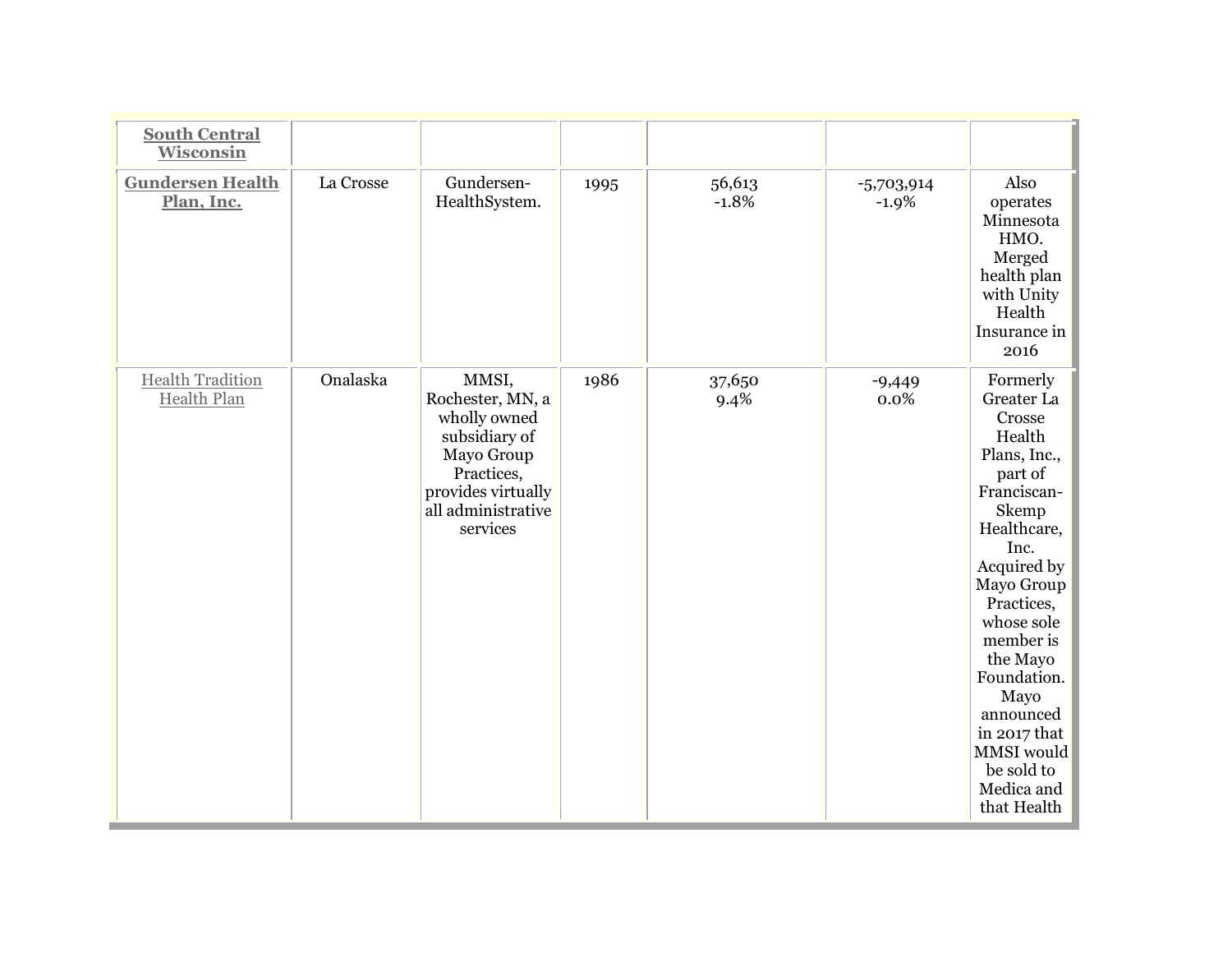|                                                                                                    |                   |                                                       |      |                    |                          | Tradition's<br>plans would<br>be phased<br>out                                                                          |
|----------------------------------------------------------------------------------------------------|-------------------|-------------------------------------------------------|------|--------------------|--------------------------|-------------------------------------------------------------------------------------------------------------------------|
| Humana<br><b>Wisconsin Health</b><br><b>Organization</b><br><b>Insurance</b><br><b>Corporation</b> | Waukesha          | Humana,<br>Louisville, KY                             | 1985 | 46,687<br>$-22.9%$ | 2,717,232<br>0.4%        | Absorbed<br>Emphesys<br>Wisconsin<br>Insurance<br>Company;<br>Humana<br>acquired<br>Wisconsin<br>Health<br>Organization |
| <b>Independent Care</b><br><b>Health Plan</b>                                                      | Milwaukee         | New Health<br>Services, Inc. and<br>CareNetwork, Inc. | 2003 | 27,360<br>4.8%     | $-515,371$<br>0.2%       |                                                                                                                         |
| <b>Managed Health</b><br><b>Services</b>                                                           | <b>West Allis</b> | Centene, Corp.,<br>St. Louis, MO                      | 1990 | 38,444<br>$-3.4%$  | 9,488,622<br>5.2%        |                                                                                                                         |
| <b>Medical Associates</b><br>Clinic Health Plan of<br>Wisconsin                                    | Dubuque, IA       | Medical<br>Associates Clinic,<br>Inc., Dubuque        | 1985 | 7,258<br>$-6.7%$   | 103,802<br>0.4%          |                                                                                                                         |
| Molina Healthcare of<br>Wisconsin                                                                  | Milwaukee         | Molina<br>Healthcare, Long<br>Beach CA                | 2004 | 125,534<br>27.6%   | $-34,243,218$<br>$-8.5%$ | Acquired<br>from Avatar<br>Partners in<br>2010                                                                          |
| <b>Network Health</b><br>Plan of Wisconsin,<br>Inc,                                                | Menasha           | <b>Ascension Health</b><br>and Froedtert<br>Health    | 1983 | 91,529<br>$-9.6%$  | 644,037<br>0.2%          | Ministry<br><b>Health Care</b><br>joined<br>Ascension<br>Health in<br>2013.<br>Froedtert<br>Health                      |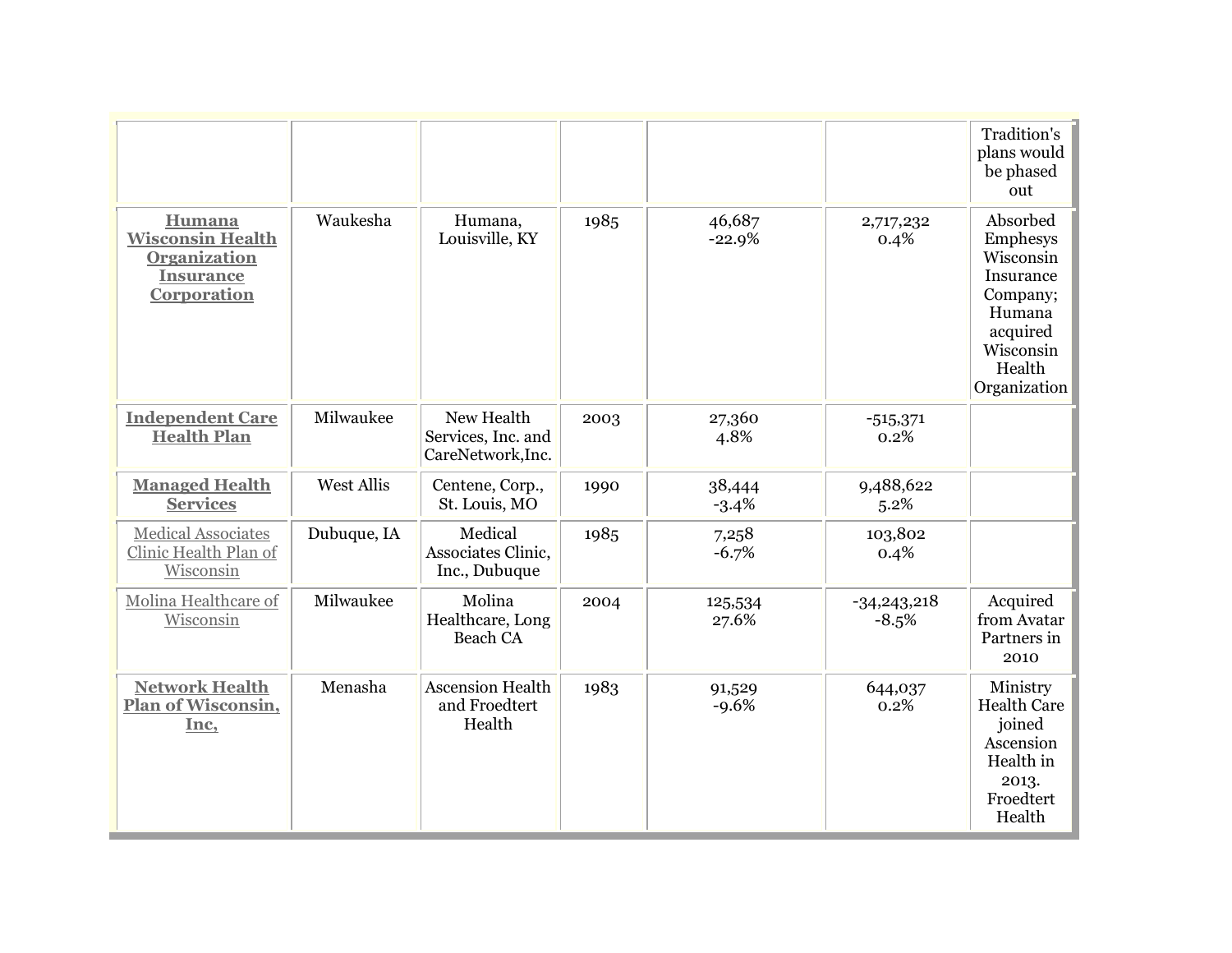|                                                              |            |                                                                                |      |                   |                         | became co-<br>owner in<br>2014. Also<br>operates<br>Network<br>Health<br>Insurance<br>Company                                                            |
|--------------------------------------------------------------|------------|--------------------------------------------------------------------------------|------|-------------------|-------------------------|----------------------------------------------------------------------------------------------------------------------------------------------------------|
|                                                              |            |                                                                                |      |                   |                         |                                                                                                                                                          |
| <b>Physicians Plus</b><br><b>Insurance</b><br>Corporation    | Madison    | Physicians Plus<br>Investment<br>Group and<br>Meriter Health<br>Services, Inc. | 1986 | 61,860<br>$-4.1%$ | 1,884,121<br>0.8%       |                                                                                                                                                          |
| <b>Security Health</b><br><b>Plan of Wisconsin,</b><br>Inc.  | Marshfield | Marshfield Clinic                                                              | 1986 | 200,705<br>2.9%   | 11,371,518<br>1.0%      |                                                                                                                                                          |
| <b>UnitedHealthcare</b><br>of Wisconsin, Inc.                | Wauwatosa  | UnitedHealth<br>Group,<br>Minnetonka, MN                                       | 1986 | 298,606<br>8.1%   | 199,865,316*<br>4.5%    | Formerly<br>Primecare<br>Health Plan.<br>Acquired<br>Touchpoint<br>in 2004                                                                               |
| <b>Unity Health Plans</b><br><b>Insurance</b><br>Corporation | Sauk City  | University (of<br>Wisconsin)<br>Health Care, Inc.                              | 1984 | 186,489<br>5.8%   | $-7,994,650$<br>$-0.9%$ | University<br>$($ of<br>Wisconsin)<br>Health Care,<br>Inc.<br>acquired<br>from other<br>joint venture<br>owners, Blue<br><b>Cross Blue</b><br>Shield and |